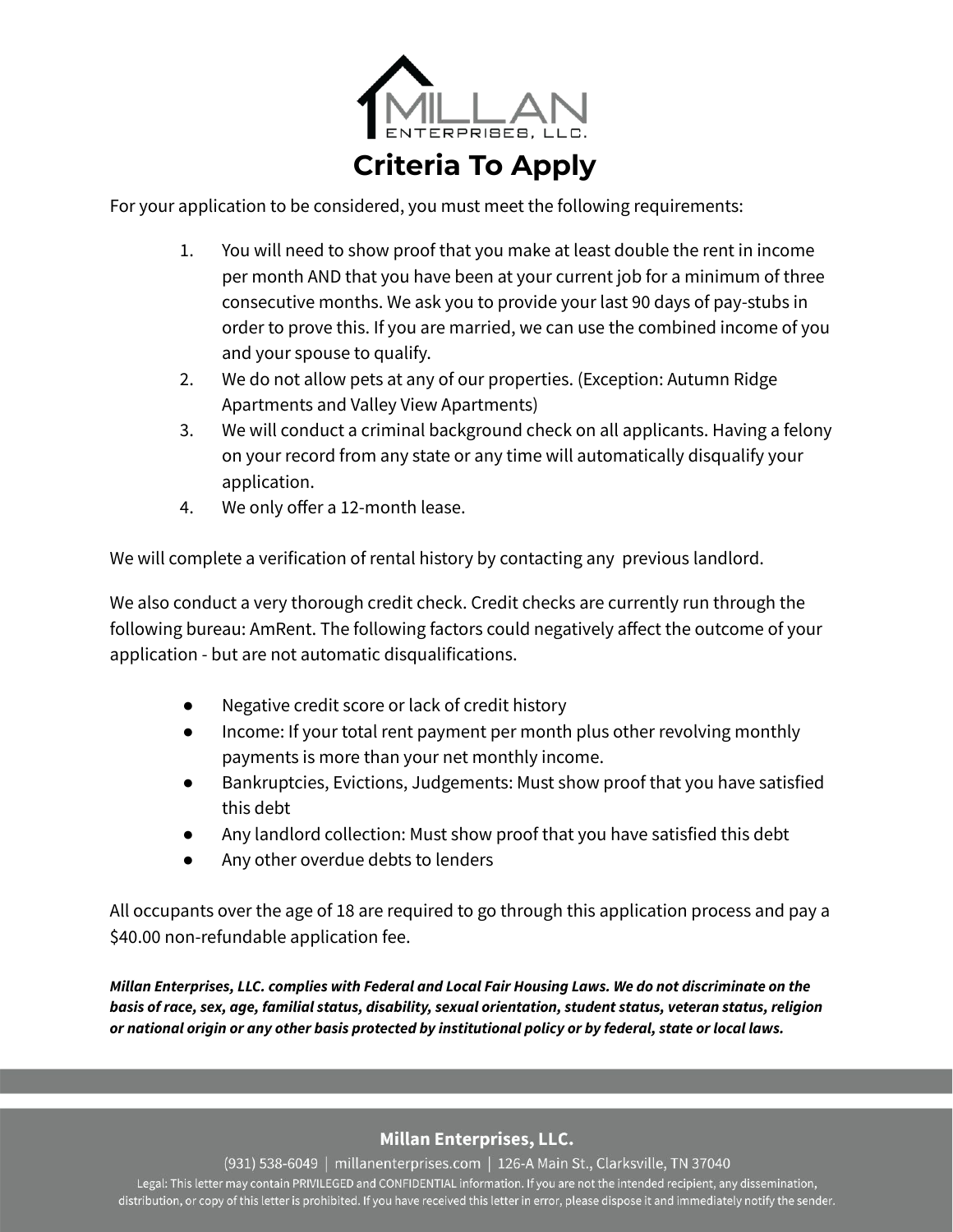

## **Rental Application**

|                                | Full Name: _______________________________ |                |                                                                                                                                                                                                   |                                                                                                                                       |  |  |  |
|--------------------------------|--------------------------------------------|----------------|---------------------------------------------------------------------------------------------------------------------------------------------------------------------------------------------------|---------------------------------------------------------------------------------------------------------------------------------------|--|--|--|
|                                | First                                      |                | Middle<br>Last                                                                                                                                                                                    |                                                                                                                                       |  |  |  |
|                                |                                            |                |                                                                                                                                                                                                   | DOB: ______________________ Social Security #:________________________________Drivers Lic. #: ______________________                  |  |  |  |
| $\Box$ Single                  |                                            | $\Box$ Married |                                                                                                                                                                                                   | $\Box$ Divorced $\Box$ Separated                                                                                                      |  |  |  |
|                                |                                            |                |                                                                                                                                                                                                   | Spouses Name: __________________________________ Maiden Name: ________________________ Age: ____________                              |  |  |  |
|                                |                                            |                |                                                                                                                                                                                                   |                                                                                                                                       |  |  |  |
|                                |                                            |                |                                                                                                                                                                                                   | Home Phone: _______________________ Work Phone: __________________________ Cell Phone: _______________________                        |  |  |  |
|                                |                                            |                |                                                                                                                                                                                                   | How long have you resided at your present address? _________ Landlord Name/#: _____________________                                   |  |  |  |
|                                |                                            |                |                                                                                                                                                                                                   |                                                                                                                                       |  |  |  |
|                                |                                            |                |                                                                                                                                                                                                   |                                                                                                                                       |  |  |  |
|                                |                                            |                |                                                                                                                                                                                                   | Position: _______________________________Supervisor: ___________________________ Monthly Income: __________________                   |  |  |  |
|                                |                                            |                |                                                                                                                                                                                                   | How long with present employer? _______________ Do you have pets? _________ What kind? __________________                             |  |  |  |
|                                |                                            |                |                                                                                                                                                                                                   |                                                                                                                                       |  |  |  |
|                                |                                            |                |                                                                                                                                                                                                   | Does Applicant/Spouse or any proposed resident have an arrest record? _____________________________                                   |  |  |  |
|                                |                                            |                |                                                                                                                                                                                                   |                                                                                                                                       |  |  |  |
|                                |                                            |                | <b>Character Reference</b>                                                                                                                                                                        |                                                                                                                                       |  |  |  |
|                                |                                            |                |                                                                                                                                                                                                   |                                                                                                                                       |  |  |  |
|                                |                                            |                | <b>Vehicle Information</b>                                                                                                                                                                        |                                                                                                                                       |  |  |  |
|                                |                                            |                |                                                                                                                                                                                                   | 1. Color: ________ Make: ___________ Model: ____________ Year: ________ Plate #: ____________ State: _______                          |  |  |  |
|                                |                                            |                |                                                                                                                                                                                                   | 2. Color: ________ Make: ___________ Model: ____________ Year: ________ Plate #: ____________ State: _______                          |  |  |  |
|                                |                                            |                | LLC. to obtain any credit, jobb, rental history or references at their discretion.                                                                                                                | I hereby certify to the best of my knowledge, that the above information is true and correct and hereby authorize Millan Enterprises, |  |  |  |
|                                |                                            |                |                                                                                                                                                                                                   |                                                                                                                                       |  |  |  |
| For Office Use Only:<br>2020.2 |                                            |                | App Fee Paid: ________ Date: _________ Received by: _____ Method of Payment: Cash // Check / M.O /CC<br>Required copies: Photo ID _____ Proof of income: ______ Expected Move in Date: __________ |                                                                                                                                       |  |  |  |

## Millan Enterprises, LLC.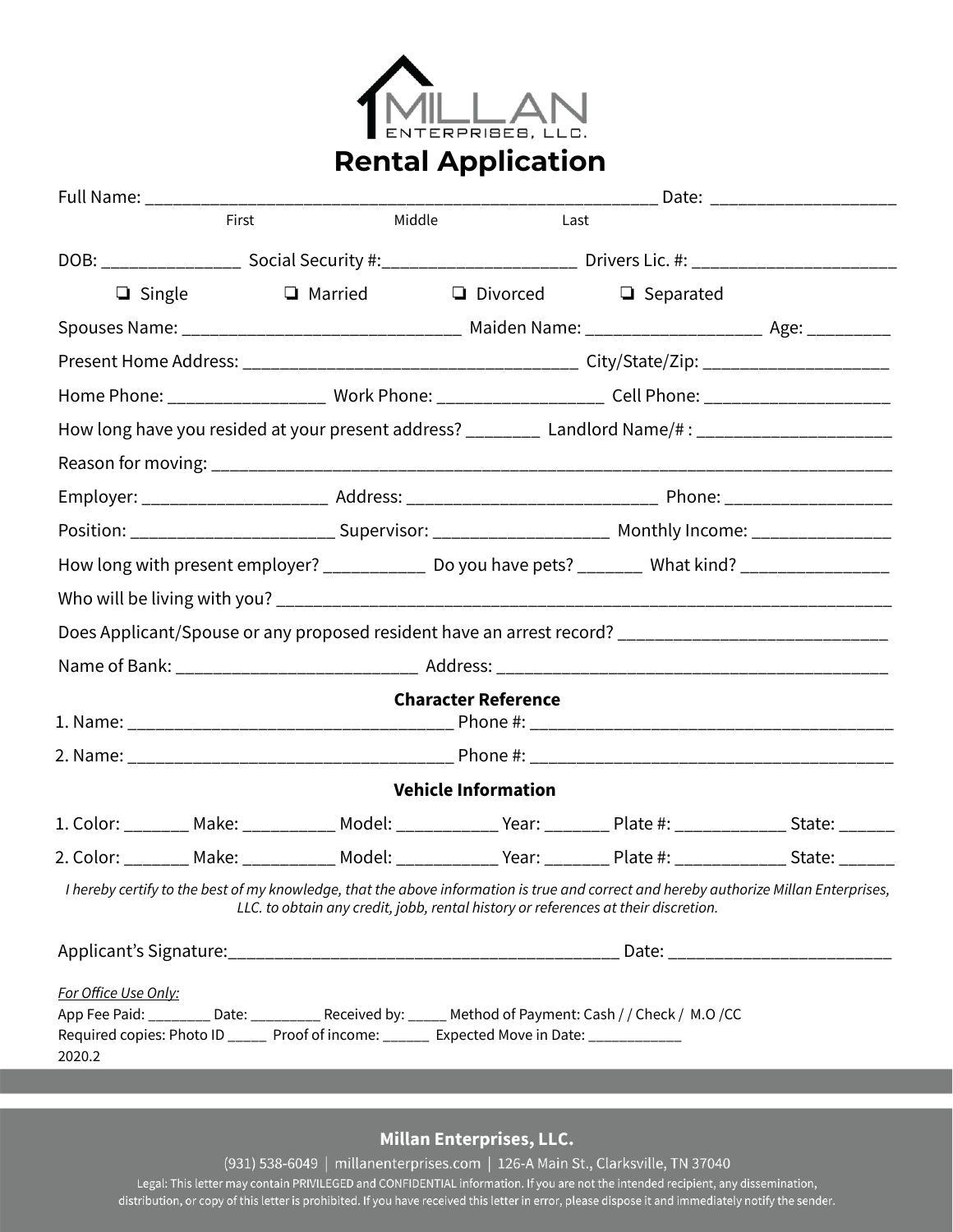

## **Background Investigation Consent**

The undersigned, \_\_\_\_\_\_\_\_\_\_\_\_\_\_\_\_\_\_\_\_\_\_\_\_\_\_\_\_\_\_\_\_\_\_\_\_\_\_\_\_\_\_\_\_\_\_\_ hereby gives permission to Millan Enterprises, LLC. and CBCInnovis, it's employees, agents and it's designated members to complete a full investigation of my application by whatever means deemed necessary. This will include, but is not limited to, employment, including salary, rental verification, a credit report, criminal background search, education references, MVR, Secual Offence Registries, bankruptcy, and collection/judgement verification and verifications of any other things deemed necessary. The undersigned further understands that any and all records found will be submitted to the requestor. Any misrepresentations or omissions can result in the declination of my application.

| Full Name: _______________________________ |        |      |                                                                                                                                        |  |  |  |
|--------------------------------------------|--------|------|----------------------------------------------------------------------------------------------------------------------------------------|--|--|--|
| First                                      | Middle | Last |                                                                                                                                        |  |  |  |
|                                            |        |      |                                                                                                                                        |  |  |  |
|                                            |        |      | Social Security #:______________________________ Drivers Lic. #:___________________________________State Licensed: ___________________ |  |  |  |
|                                            |        |      |                                                                                                                                        |  |  |  |
|                                            |        |      |                                                                                                                                        |  |  |  |
|                                            |        |      |                                                                                                                                        |  |  |  |
|                                            |        |      |                                                                                                                                        |  |  |  |
|                                            |        |      |                                                                                                                                        |  |  |  |
|                                            |        |      |                                                                                                                                        |  |  |  |
|                                            |        |      | How long with present employer? _________________________ Do you have pets? __________ What kind? __________________                   |  |  |  |
|                                            |        |      |                                                                                                                                        |  |  |  |
|                                            |        |      |                                                                                                                                        |  |  |  |
| (Title and Signature)                      |        |      |                                                                                                                                        |  |  |  |
| 2020.2                                     |        |      |                                                                                                                                        |  |  |  |
|                                            |        |      |                                                                                                                                        |  |  |  |

**Millan Enterprises, LLC.**